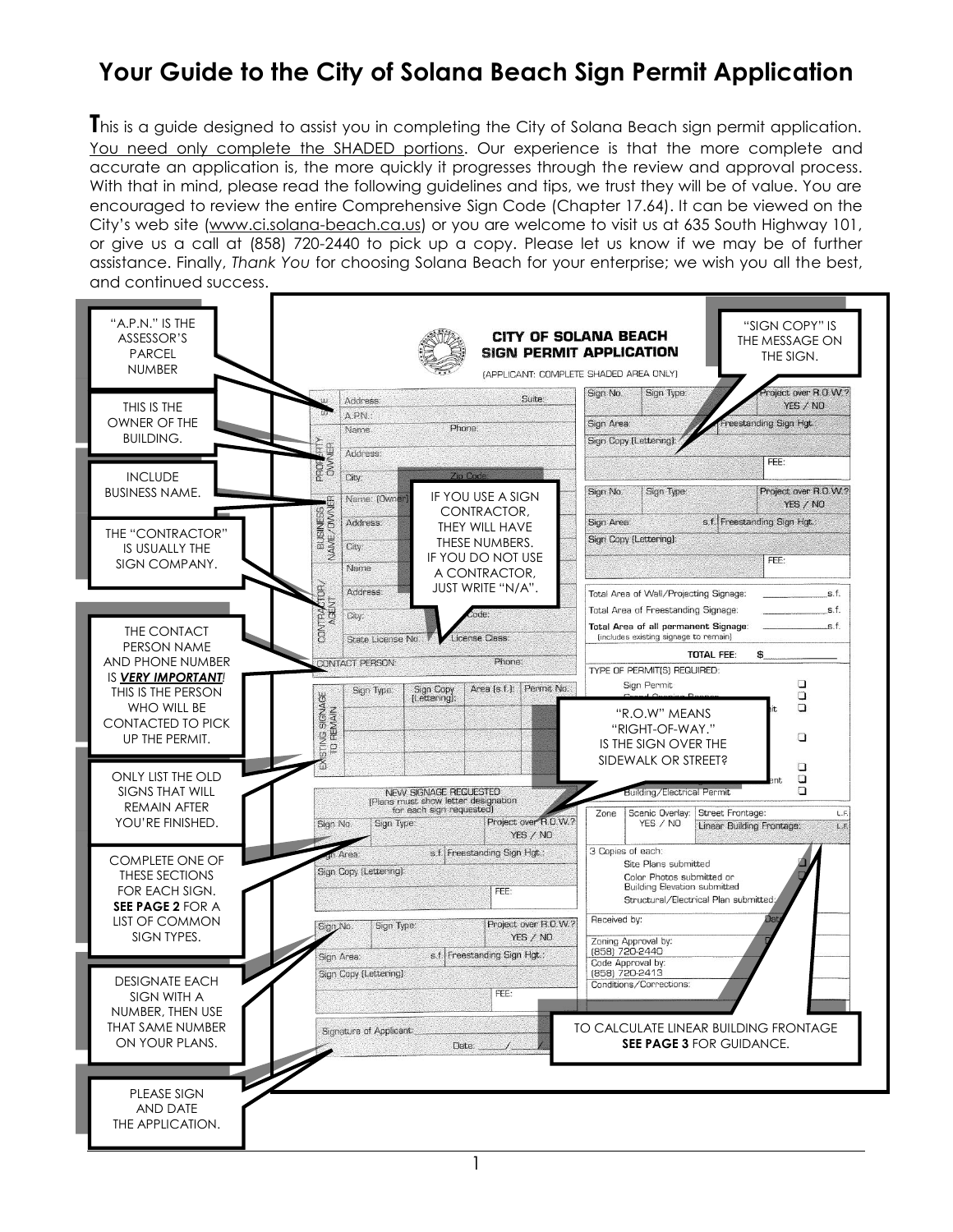### **Common Types of Signs**

**A** complete list of all signs is contained in the Comprehensive Sign Ordinance.

**"Advertising structure"** means an on-site or off-site structure of any kind or character other than the main business identification sign, erected or maintained for outdoor advertising purposes, upon which any poster, bill, printing, painting, or other advertisement of any kind whatsoever is placed.

**"Awning"** means a roof-like protective cover constructed of metal, wood or other rigid material extending from all or a portion of a building such as a door, entrance, window or outdoor service area. For the purposes of this chapter a sign on an awning shall be considered to be a **wall sign**.

**"Canopy"** means a removable roof-like, protective cover constructed of a durable fabric or other flexible material extending from all or a portion of a building such as a door, entrance, window, or outdoor service area. For the purposes of this title, a sign located on a canopy shall be considered to be a **wall sign**.

"**Freestanding sign**" means a sign which is supported by structures or supports that are placed on, or anchored in the ground and that are independent from any building or other structure. (See also "**Monument sign**".)

"**Banner, flag or pennant**" means any cloth bunting, plastic, paper, fabric or similar material used for advertising purposes attached to or pinned on or from any structure, staff, pole, line, framing or vehicle, not including governmental flags.

"**Marquee sign**" means any sign attached to, or in any manner or made part of, a marquee.

"**Monument sign**" means a low profile freestanding sign, with its base resting on the ground and typically incorporating the design and building materials complementary to the architectural theme of the buildings on the same property.

"**Parapet**" means that part of the wall which extends above the roof. For the purposes of this chapter the top of the parapet shall be considered to be the roofline. **ANY SIGN PROPOSED ABOVE THE PARAPET IS PROHIBITED**

"**Pole sign**" means a type of freestanding sign which is permanently supported by one or more poles or uprights.

"**Portable sign**" means any sign not permanently attached, or designed to be permanently attached to the ground or other permanent structure, or a sign designed to be transported by means of wheels; signs converted to A-frames or T-frames; and menu and sandwich board signs. **PORTABLE SIGNS ARE PROHIBITED**

"**Projecting sign**" means any sign attached to and projecting from the wall of a building and not in the same plane as the wall.

"**Wall sign**" means a sign painted on, attached to, or erected against the wall of a building, structure, canopy or awning with the exposed face of the sign parallel to the plane of such wall or structure. For the purposes of this chapter, an architecturally integrated mansard sign shall be classified as a wall sign.













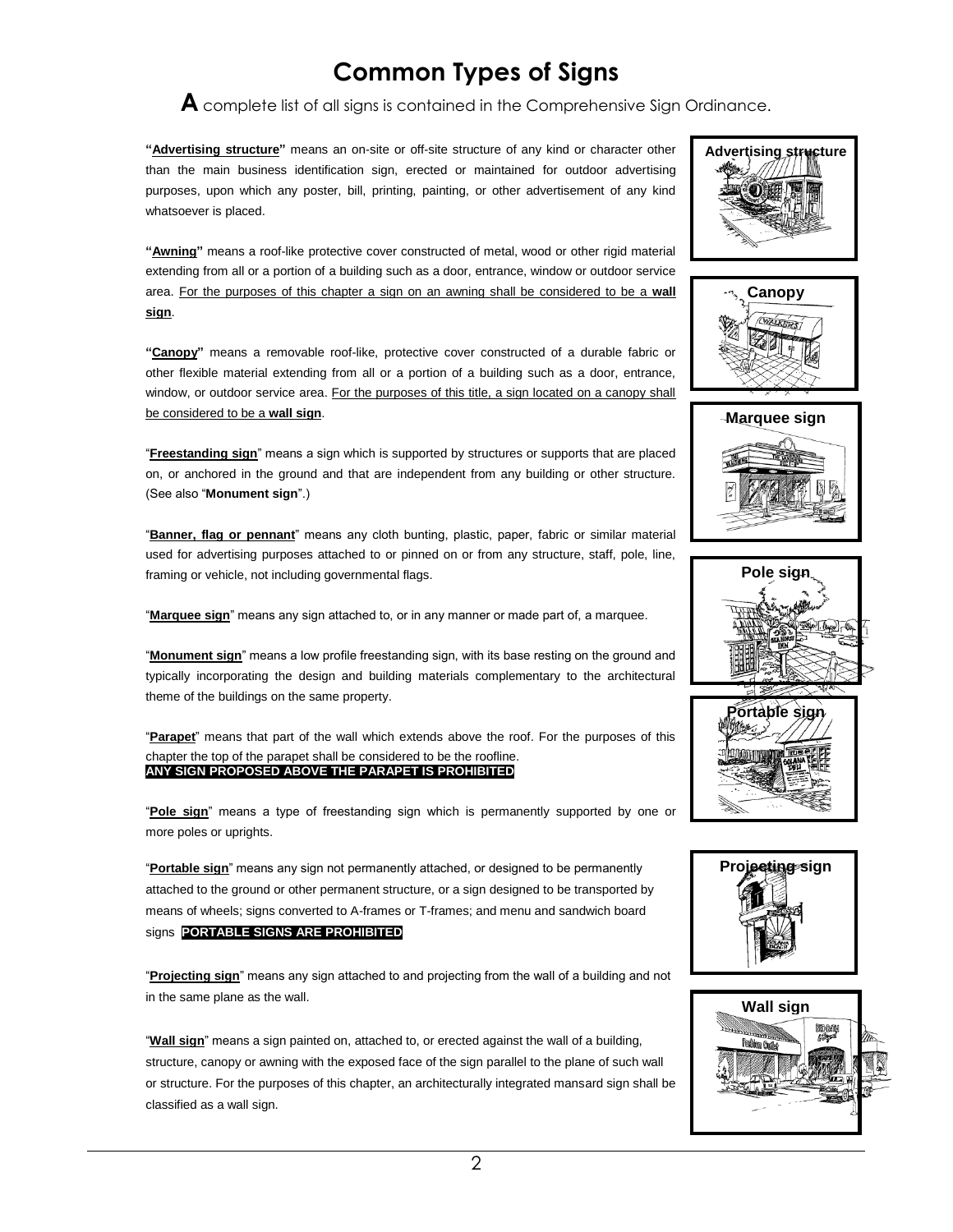## **Calculating Linear Building Frontage**

Please review the following illustrations and calculate the amount of sign you are allowed. To do this, measure the linear frontage of your building or business (it is "X" feet wide, and/or "X" feet long). If you are the sole business tenant in a building, use "Building Frontage" (Illustration 1, below). If you are one of several tenants, use "Business Frontage" (Illustration 2, below). REMINDER: You can only count frontages that contain an entrance open to the public during all business hours. The calculation is simple: you are allowed one SQUARE FOOT of sign for every LINEAR FOOT of frontage.



**Illustration 1**

**Illustration 2 Use if you are one of several tenants.**

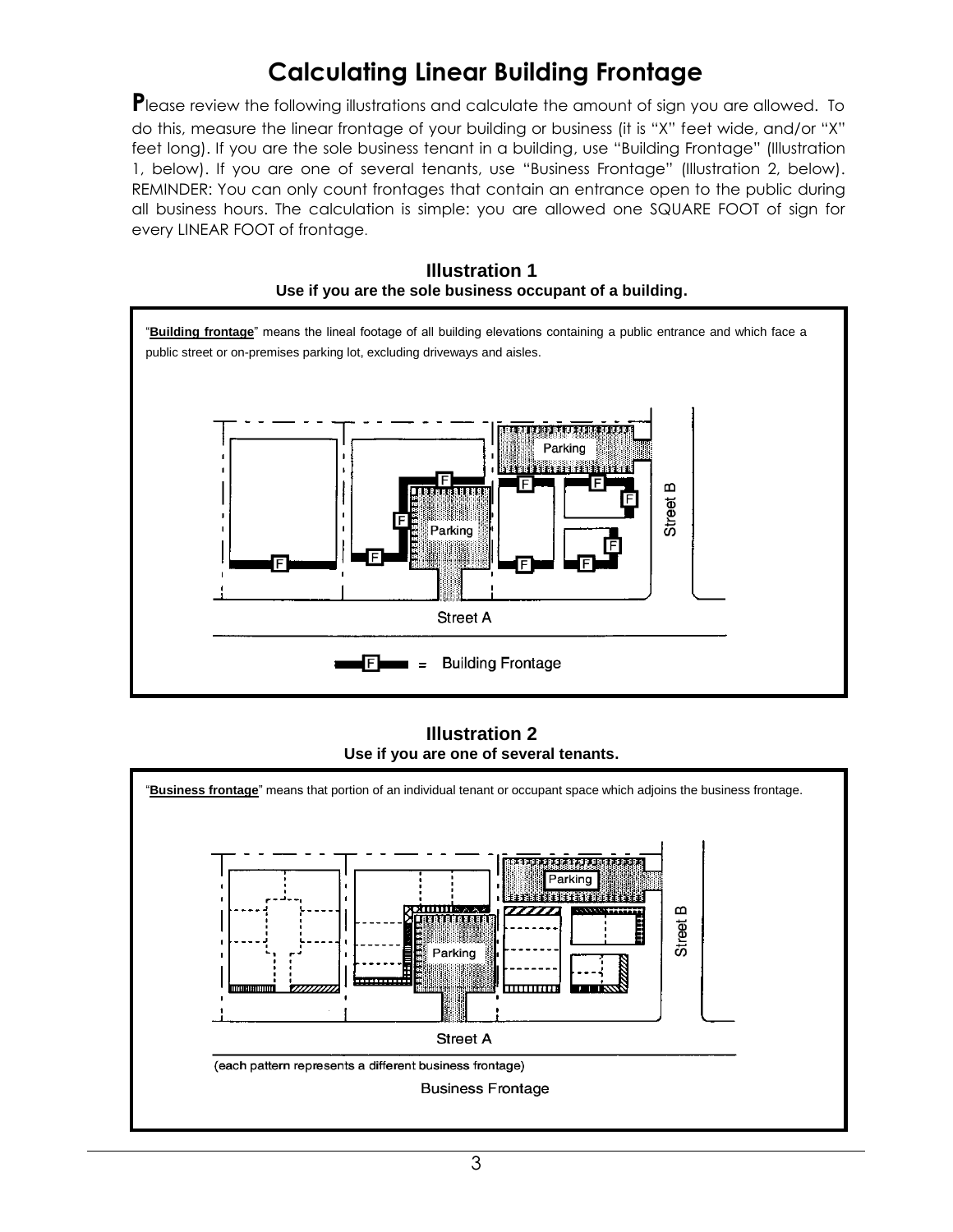## **Items to Include With Your Application**

### **Drawings**

**F**or public safety purposes, it is essential that we know how your sign is constructed and attached. Therefore each application must include a complete description of the material used in the construction of the sign and a clear description of how it is proposed to be attached to the building. In some instances a drawing should be attached to best illustrate these attributes (see Illustrations 3 and 4 below). Additionally, it is important that we know where you propose to erect the sign; therefore a site plan is necessary (see Illustration 5 on page 5). Finally, each sign should be drawn, and the drawing should include dimensions and the proposed size in square feet (see Illustration 6 on page 5).

### **Filing Fee**

Please include one set of plans (11" x 17"), including site plan, sign illustration, and construction detail, with your application, and payment.

### **Are you considering a Grand Opening banner?**

**Illustration 3 Sample Attachment Detail Illustration**

If you are a new business, you may want to include a "temporary grand opening banner" in your application which complies with the following requirements: 1) It may not exceed one square foot for each linear foot of building frontage, up to 32 square feet in area; 2) It may be displayed for a period not to exceed 60 days. (See 17.64.055 "Permitted temporary and special event banners" in the Comprehensive Sign Ordinance, for additional information.)



#### **Illustration 4 Sample Construction Detail Illustration**

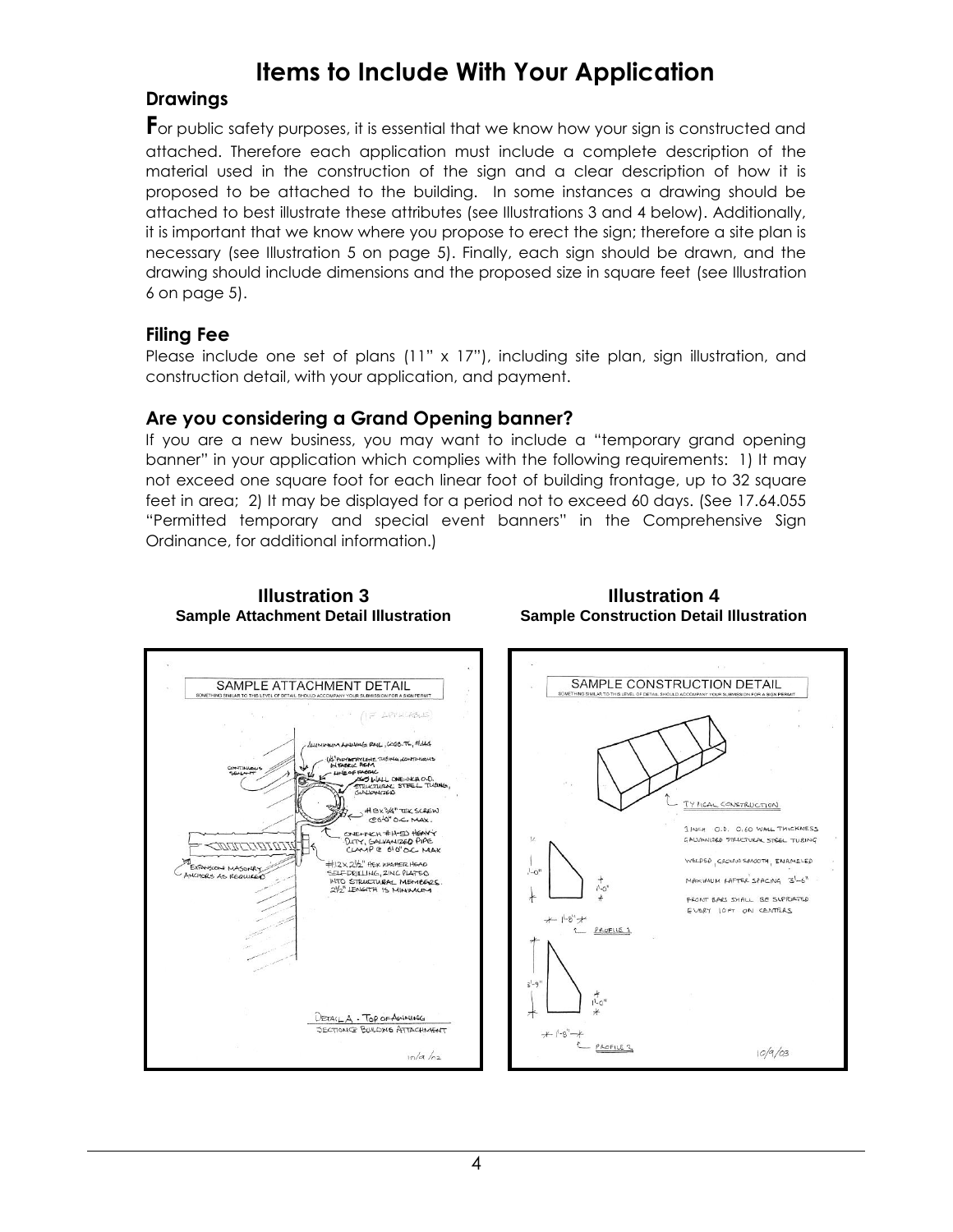#### **Illustration 5 Sample Sign Illustration**



## **What Happens After You Submit an Application**

**T**he application is first reviewed by Planning, then routed to Engineering (only if it may have a potential sight-distance conflict) and Building. Due to the construction, placement and/or method of installation, the sign may also require a Building Permit. Please contact the Building Department at (858) 720-4450 for information on the permitting process and Building Permit fees.